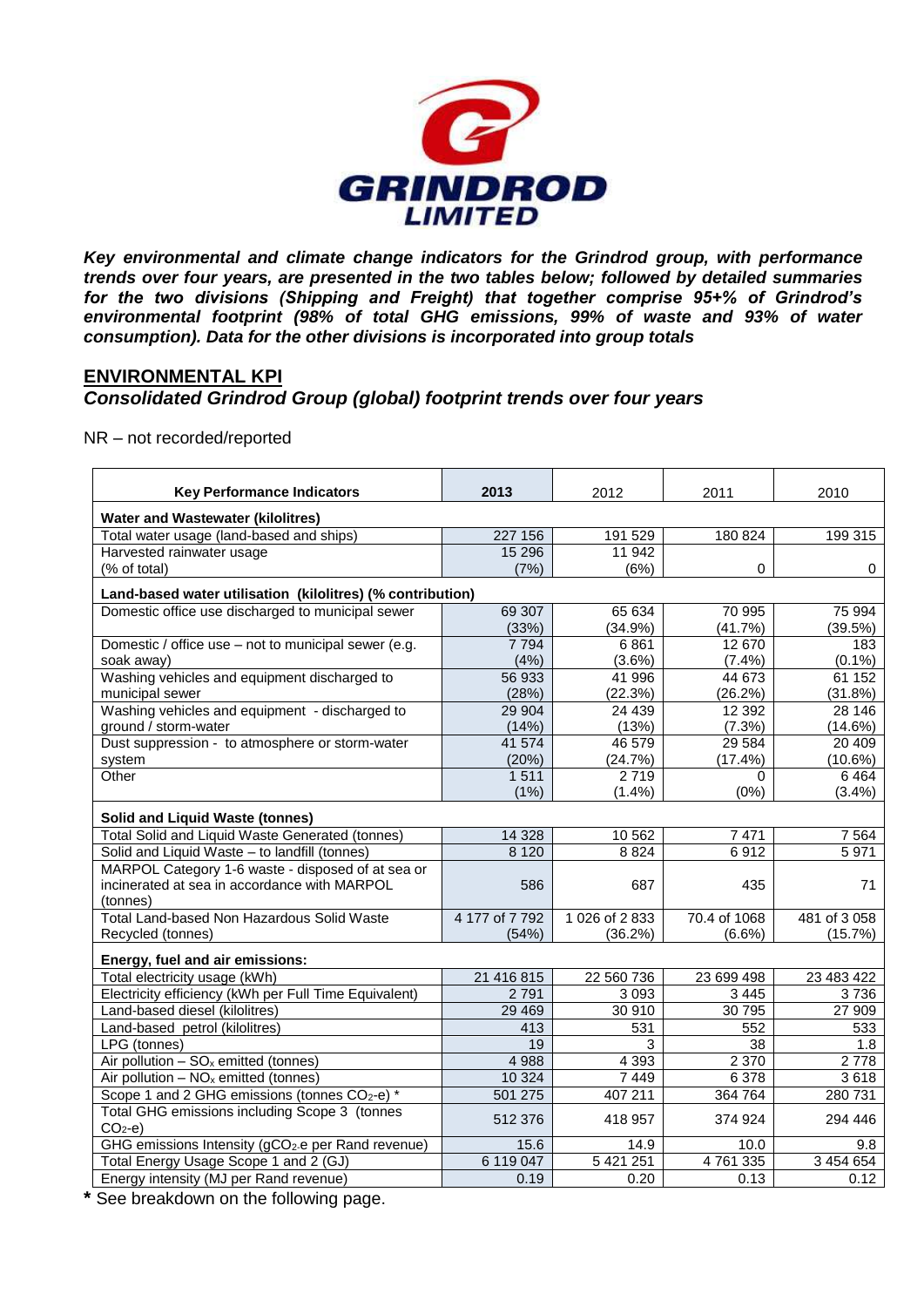### **GRINDROD GROUP GHG EMISSIONS**

# *Four year trends by GHG Protocol Scope, by Division (2013) and by South African Emissions (2013)*

#### *All figures in metric tonnes CO2-e*

|                                |                                                                             |         | <b>Group Global Totals</b> |                                 |         | <b>2013 Divisional Analysis</b> |                 |                |                                                               |                                                                       |
|--------------------------------|-----------------------------------------------------------------------------|---------|----------------------------|---------------------------------|---------|---------------------------------|-----------------|----------------|---------------------------------------------------------------|-----------------------------------------------------------------------|
|                                |                                                                             | 2013    | 2012                       | 2011                            | 2010    | Freight<br><b>Services</b>      | <b>Shipping</b> | <b>Trading</b> | <b>Financial</b><br><b>Services and</b><br><b>Head Office</b> | 2013<br><b>S. AFRICAN</b><br><b>SCOPE 1&amp;2</b><br><b>EMISSIONS</b> |
| <b>SCOPE 1</b>                 | Combustion of fuel in ships where<br>company has operational control        | 328 891 | 276 535                    | 231 078                         | 145 879 | $\mathbf{0}$                    | 328 891         | $\mathbf{0}$   | 0                                                             | 46 460*                                                               |
|                                | Company owned and/or operated<br>vehicles, mobile equipment, locomotives    | 92 603  | 97 349                     | 97 223                          | 105 307 | 91 794                          | $\mathbf{0}$    | 807            | $\overline{2}$                                                | 73 781                                                                |
|                                | Combustion in stationary fuel-burning<br>equipment (generators and boilers) | 13618   | 350                        | 327                             | 589     | 13 618                          | $\mathbf{0}$    | $\mathbf 0$    | 0                                                             | 190                                                                   |
|                                | HFC refrigerant gases                                                       | 44 104  | 9777                       | 11810                           | 9787    | 3848                            | 40 255          | $\mathbf{0}$   | 0                                                             | 44 104                                                                |
|                                | Scope 1 Subtotal                                                            | 479 216 | 384 011                    | 340 438                         | 261 561 | 109 260                         | 369 146         | 807<br>2       |                                                               | 164 535                                                               |
| <b>SCOPE 2</b><br><b>Total</b> | Purchased electricity                                                       | 22 059  | 23 199                     | 24 3 26                         | 19 170  | 15 261                          | $\bf{0}$        | 4 0 26         | 2772                                                          | 17 023                                                                |
| <b>SCOPE 3</b>                 | Purchased electricity - rented out                                          |         |                            | $\Omega$                        | 585     | 712                             | $\mathbf{0}$    | $\mathbf{0}$   | 0                                                             |                                                                       |
| and Other                      | Business air travel                                                         | 944     | 1851                       | 1899                            | 6 3 2 3 | $\mathbf 0$                     | $\mathbf{0}$    | $\mathbf 0$    | 944                                                           |                                                                       |
|                                | Business travel - car rental                                                | 18      | 17                         | 34                              | 16      | $\Omega$                        | $\Omega$        | $\overline{0}$ | 18                                                            |                                                                       |
|                                | HCFCs and other non-Kyoto gases                                             | 424     | 357                        | 140                             | 289     | 30                              | 338             | $\Omega$       | 56                                                            |                                                                       |
|                                | Waste sent to landfill                                                      | 8715    | 9521                       | 7 5 0 3                         | 6 3 7 5 | 5966                            | 1 703           | 1 0 1 4        | 32                                                            |                                                                       |
|                                | <b>Scope 3 and Other Subtotal</b>                                           | 11 101  | 11746                      | 10 160                          | 13715   | 5996                            | 2042            | 1 0 1 4        | 2 0 5 0                                                       |                                                                       |
| <b>TOTALS</b>                  | metric tonnes of CO <sub>2</sub> -e                                         | 512 376 | 418 956                    | 374 924                         | 294 446 | 130 517                         | 371 188         | 5848           | 4 8 2 4                                                       | 181 558                                                               |
|                                |                                                                             |         |                            | <b>Percentage Contribution:</b> |         | 25.5%                           | 72.5%           | 1.1%           | 0.9%                                                          |                                                                       |
|                                | <b>GHG Emissions Intensity</b><br>(gCO <sub>2</sub> -e per Rand revenue):   | 15.60   | 14.94                      | 10.01                           | 9.75    | 24.77                           | 85.47           | 0.22           | 7.43                                                          |                                                                       |

#### **Notes**:

The Grindrod owned building *Mansion House* previously included under scope 3 electricity emissions, was excluded in 2012 and 2013 as a result of this building no longer falling within Grindrod's operational control criteria.

**\*** As international shipping emissions are not (yet) included as part of countries' Kyoto Protocol commitments, and as these are difficult to assign to countries, Grindrod's South African shipping emissions reported here are for operationally controlled ships' fuel purchased and combusted within South African EEZ waters. This interpretation of countryspecific emissions from this source may change in coming years as guidance is given by the International Maritime Organisation (IMO)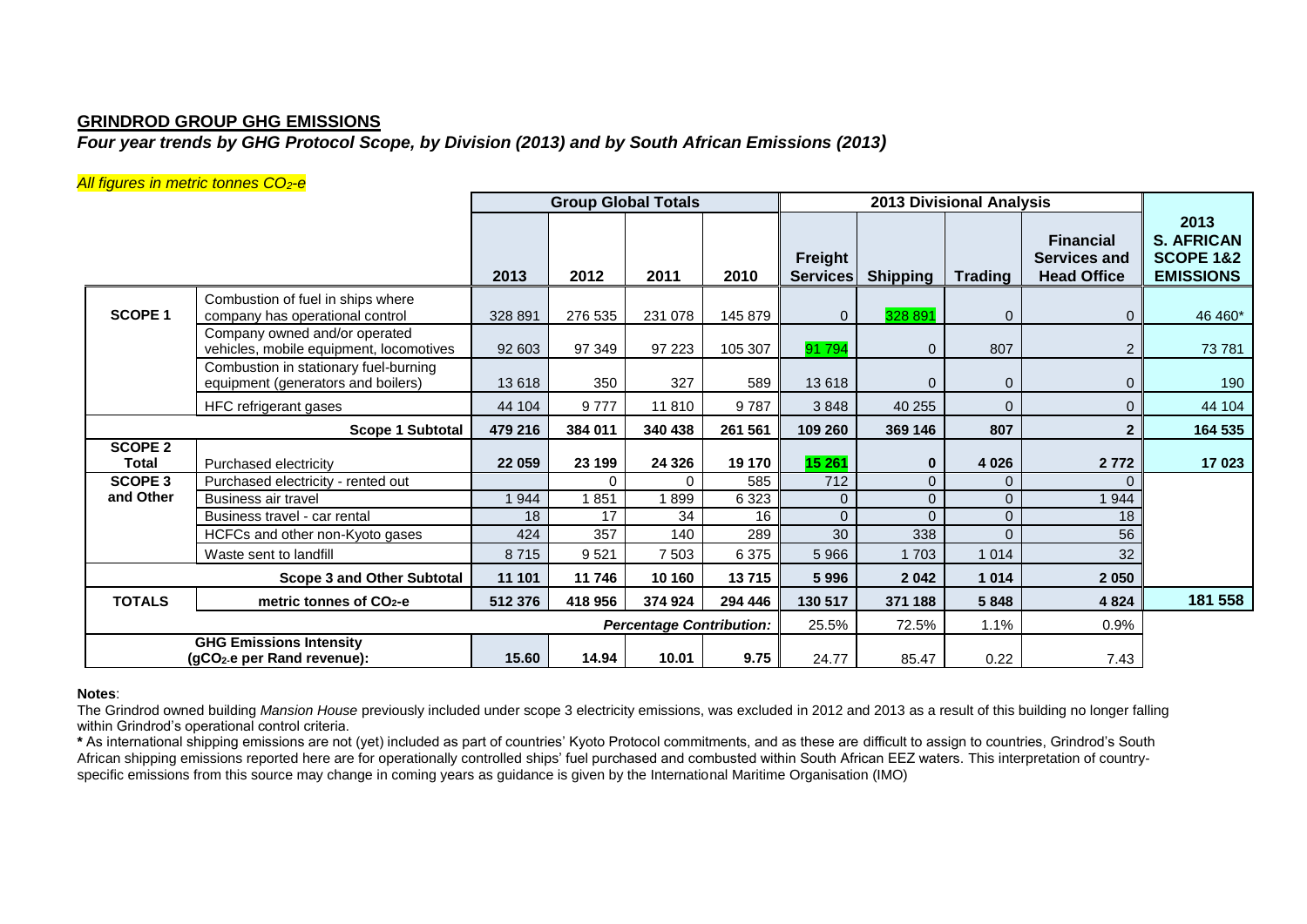# **DETAILED ENVIRONMENTAL FOOTPRINT - SHIPPING**

| Key performance indicators (KPI)                                                                              | 2013          | 2012                            | 2011     | 2010     |
|---------------------------------------------------------------------------------------------------------------|---------------|---------------------------------|----------|----------|
| <b>Water and Wastewater (kilolitres)</b>                                                                      |               |                                 |          |          |
| Water usage (kilolitres) not including<br>water generated on board at sea                                     | 20 132        | 20786                           | 10510    | 6967     |
| Untreated effluent (domestic) - disposed<br>of at sea in accordance with MARPOL<br>(kilolitres)               | 38 24 2       | 24 040                          | 17 442   | 7 1 9 3  |
| Treated effluent - disposed of at sea in<br>accordance with MARPOL(kilolitres)                                | 76742         | 5 1 7 9                         | 6 3 6 8  | 3572     |
| Land-based (office) water and wastewater is negligible and is reported as part of group figures.              |               |                                 |          |          |
| <b>Solid Waste (tonnes)</b>                                                                                   |               |                                 |          |          |
| <b>Total Solid Waste (tonnes)</b>                                                                             | 2 1 3 5       | 2771                            | 1 1 3 4  | 226      |
| MARPOL Category 1-6 waste - to<br>licensed landfill sites (tonnes)                                            | 1548          | 2 0 8 4                         | 699      | 155      |
| MARPOL Category 1-6 waste - disposed<br>of at sea or incinerated at sea in<br>accordance with MARPOL (tonnes) | 587           | 687                             | 435      | 71       |
| Energy, fuel and air emissions:                                                                               |               |                                 |          |          |
| Total electricity usage (kWh)                                                                                 |               | Included in Group total figures |          |          |
| Marine Diesel Oil (MDO) consumed<br>(tonnes)                                                                  | 4660          | 4528                            | 4579     | 3 1 7 3  |
| Heavy-Sulphur Fuel Oil (HSFO)<br>consumed (tonnes)                                                            | 90 701        | 77 937                          | 65 856   | 41 205   |
| Low Sulphur Fuel Oil (LSFO) consumed<br>(tonnes)                                                              | 15 709        | 10 950                          | 7582     | 3778     |
| Diesel usage in land-based vehicles<br>(kilolitres)                                                           | Incl in group | Incl in group                   | 4.4      | 7.1      |
| Petrol usage in land-based vehicles<br>(kilolitres)                                                           | Incl in group | Incl in group                   | 8.8      | 8.7      |
| Air pollution $-$ SO <sub>x</sub> emitted (tonnes)                                                            | 4 9 6 0       | 4 3 6 4                         | 2 3 4 0  | 1 6 4 9  |
| Air pollution $- NO_x$ emitted (tonnes)                                                                       | 9 2 6 1       | 6 3 3 1                         | 5 2 6 3  | 3 3 5 2  |
| SO <sub>x</sub> (tonnes) per 1000 NM                                                                          | 3.74          | 4.31                            | 3.11     | 4.69     |
| NO <sub>x</sub> (tonnes) per 1000 NM                                                                          | 6.96          | 6.19                            | 6.89     | 7.82     |
| Average per-ship CO <sub>2</sub> emissions<br>efficiency (as per IMO guidelines) (gCO2-e<br>per tonne-NM)     | 9.78          | 11.99                           | 9.08     | 10.44    |
| Range per-ship CO <sub>2</sub> emissions efficiency                                                           | 3.60          | 2.93                            | 2.13     | 3.12     |
| (gCO <sub>2</sub> per tonne-NM)                                                                               | $-254.14*$    | $-673.71*$                      | $-34.76$ | $-27.52$ |

**\*** High upper figure as a result of more ships steaming with low tonnage due to adverse market conditions.